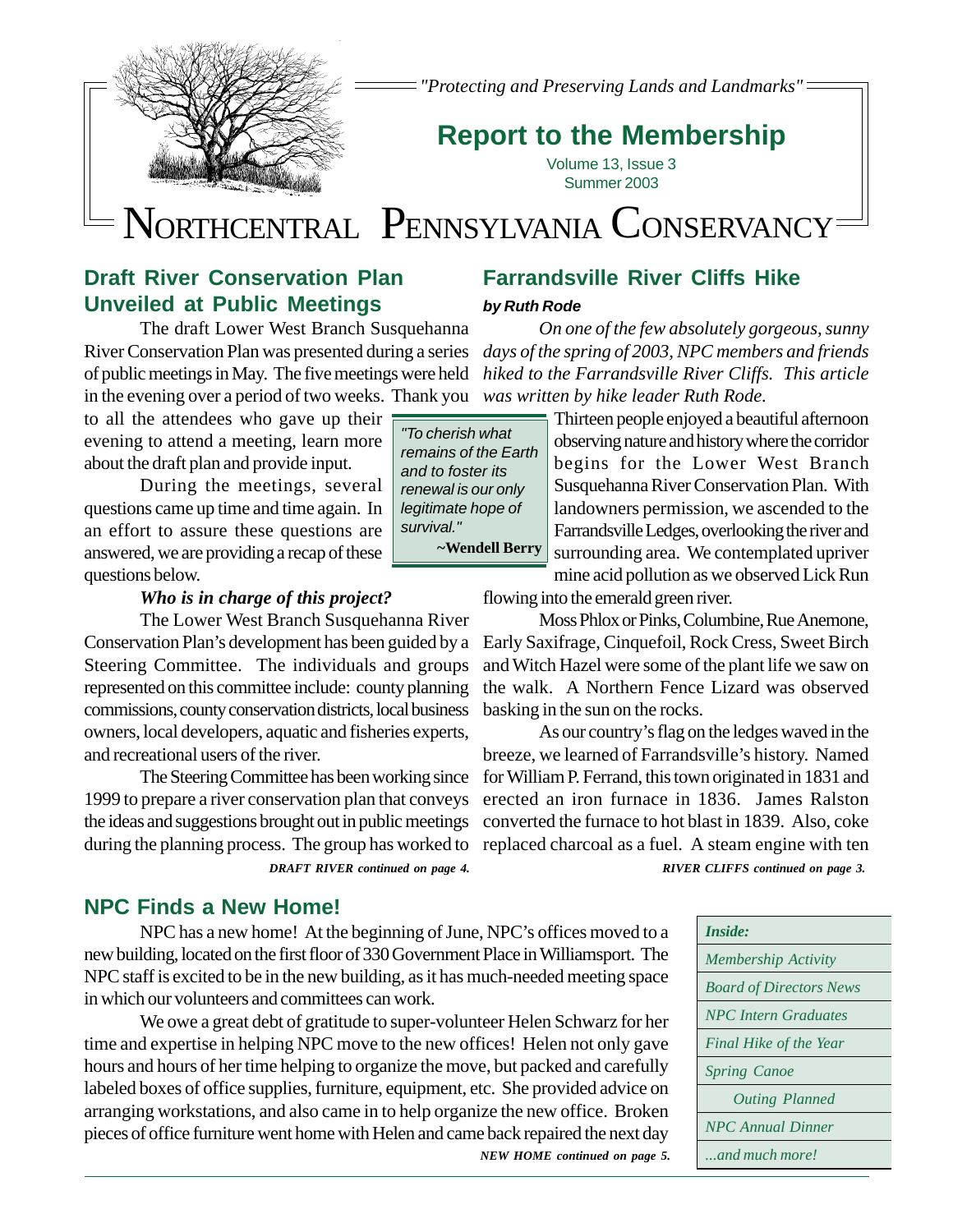# **Membership Activity from 3/1/2003 through 6/15/2003**

#### **CORPORATE MEMBERS**

### **Bald Eagle (\$2000+)**

PPL Corp./Montour Preserve

**Osprey (\$1,000-1,999)** M & S Conversion Co. Inc.

**American Kestrel (\$500-749)**

Citizens & Northern Bank Girton Manufacturing Co. Glenn O. Hawbaker Inc. Lycoming Co. Resource Management M & T Bank Wayne Twp. Landfill CCSWA

#### **Small Business (\$100-499)**

Central PA Auto Auction Inc. Clinton Co. Economic Partnership Dixon A. C. & R. Corp. Lamar Advertising Mericle Commercial Real Estate Miller Brothers Auto Sales Inc. PA Bureau of Forestry (Tiadaghton)

Webb's Super-Gro Products Inc. Wheeland Lumber Co. Inc. Yoas Services Inc.

#### **GENERAL MEMBERS**

**Bobcat (\$1,000-4,999)** George & Shirley Durrwachter Joanne Fisher

**Black Bear (\$500-999)** Donald & Ann Alsted Tom Corbett Kay Crisanti Ray & Shelly Mattie

2

#### **White-tailed Deer(\$250-499)**

J. Robert & Nancy Bower Blair & Mary Carbaugh Charles & Jane Darrow Martin & Jean Doughty Dr. W. Scott Flipse Russ Kimura & Denise Hamby Rich & Beth Schluter Richard & Susan Sprout Robert & Jean Teufel Whistle Pig Fishing Club

#### **Black Cherry (\$100-249)**

Ron & Sondra Beach Patrick Bonner & Randy Welshans Thomas & Laurie Burkholder Dr. & Mrs. Robert Burns Bob & Nell Carnein David & Sally Craig

Doug & Frani Doherty

Edward & Judith Lyon Robert & Virginia MacIndoe Paul Millinghausen David Napoli, M.D. Drs. Eberhard & Mary F. Passarge W. Bruce Saunders Carl W. Schlappi Peter & Linda Schultz & Family R. Bruce & Jeane Smay Chalmer & Ruth Ann Van Horn Mrs. William F. Williams

#### **Red Oak (\$50-99)**

Andrew Bamford Herman & Rita Bocher Jonathan & Sally Butterfield Richard & Grace Carey James D. & Maria C. Casale Frederick S. Crafts Jack & Michele Davidson Dr. & Mrs. Herbert A. Ecker Sr. James R. Eckert Romey Fagnano Henry F. Hartmann Jr. William & Kelly Hastings William B. Heffner III Skip Heller Gary L. McWilliams/ Hurwitz Batteries Stephen E. Jaquith Ronald & Martina Johnson Susan Joshi James P. Lazorka William Logue Ms. Idell Ludwig Dr. & Mrs. Donald R. Lundy Jr. Mr. & Mrs. Frank Lundy Dr. & Mrs. Larry H. Lytle John & Cathy Miller Michael P. O'Brien Dean W. Palmer Joseph H. Radley Jack & Joann Rishel Dorothy O' B. Schopfer Terry Schulz & Kimberley Pittman-Schulz Bill & Joanne Sneeder Rich & Alice Trowbridge John & Carol Wagner Robert G. & Rose Ann Wallace Dr. & Mrs. Daniel Wolfe Charles R. Woltz

#### **Sugar Maple (\$35-49)**

Warren R. & Mary Lou Baldys Mike & Donna Bastian Patty L. Bowman Esq. Dr. & Mrs. John L. Brown Dale E. & Harriet J. Cooper Heather F. Davis Thomas R. Deans R. James Dunham Anthony C. Ferraro Mr. & Mrs. Donald King Wayne Laubscher Gladys E. Lewis Dr. & Mrs. Ira G. Masemore

Bob & Donna McCoy Joseph R. Musto Don & Jean O'Brien Tom & Marsha Person & family Pete & Deb Purcaro Darrel & Elaine Reibson George E. Rizzo & Family David L. Shollenberger James W. Temple Inez L. Van Campen Harold & Beulah Yerk Andrea Young

#### **White Pine (\$25-34)**

Dan & Patti Alters Mr. & Mrs. William R. Bailey Larry R. Bason VMD Bear Hollow Rod & Gun Club Dr. Richard A. Beatty Michael Casale Charles & Kay Chapman Nancy Faust-Hart Max Geise Donald Gephart Jr. Terry & Susan Girdon David J. Gregg Rep. & Mrs. Mike Hanna Bonita E. Hannis Mrs. Mabel Huggins James E. Jacobs Jr. Lycoming Co. Pomona Grange Mike & Betzi Lyon/ Lyon Camping & Supply Max Persun R. Stewart Ramm Ed & Tink Reish Clifford A. Rieders

Art Sanders/ Sanders Window Fashions Becky Sanguedolce Jerome & Ruthe Schaitkin Steve Stroman Tiadaghton Audubon Society David & Linda Unger Craig & Mary Vuccola Margaret Wettling

#### **GENERAL CONTRIBUTIONS**

Suzanne Edwards & Bill Pakuta Karl A. Herzog Inez Van Campen

#### **MEMORIAL CONTRIBUTIONS**

In memory of Dr. Luther W. Fetter by Bruce & Norma Jean Burns

In memory of Sr. Judge Charles F. Greevy, Jr. by Joanne Fisher



### **Board of Directors News**

NPC welcomed four new board members to the Board of Directors on May 6, 2003 at the Annual Dinner. Nominating Committee member Jay Alexander read his committee's recommendation that John Best, Marc Lewis, Ray Mattie and Christine Sleboda be elected to the board. Following a unanimous election, these individuals were welcomed as the new board members.

In addition, the board held its annual election of officers at its May meeting. Board Chair Kevin Drewencki was nominated for a second term as Chairman; Kim Van Campen was nominated for Vice-Chair; Rich Schluter for Secretary; and Ann Tyler for Treasurer. All the nominees were elected. The board also appointed Christine Sleboda to the Assistant Treasurer position and Les Noelk, Christine Sleboda and Jay Alexander to serve on the Executive Committee.

Congratulations and thanks to all for their willingness to serve!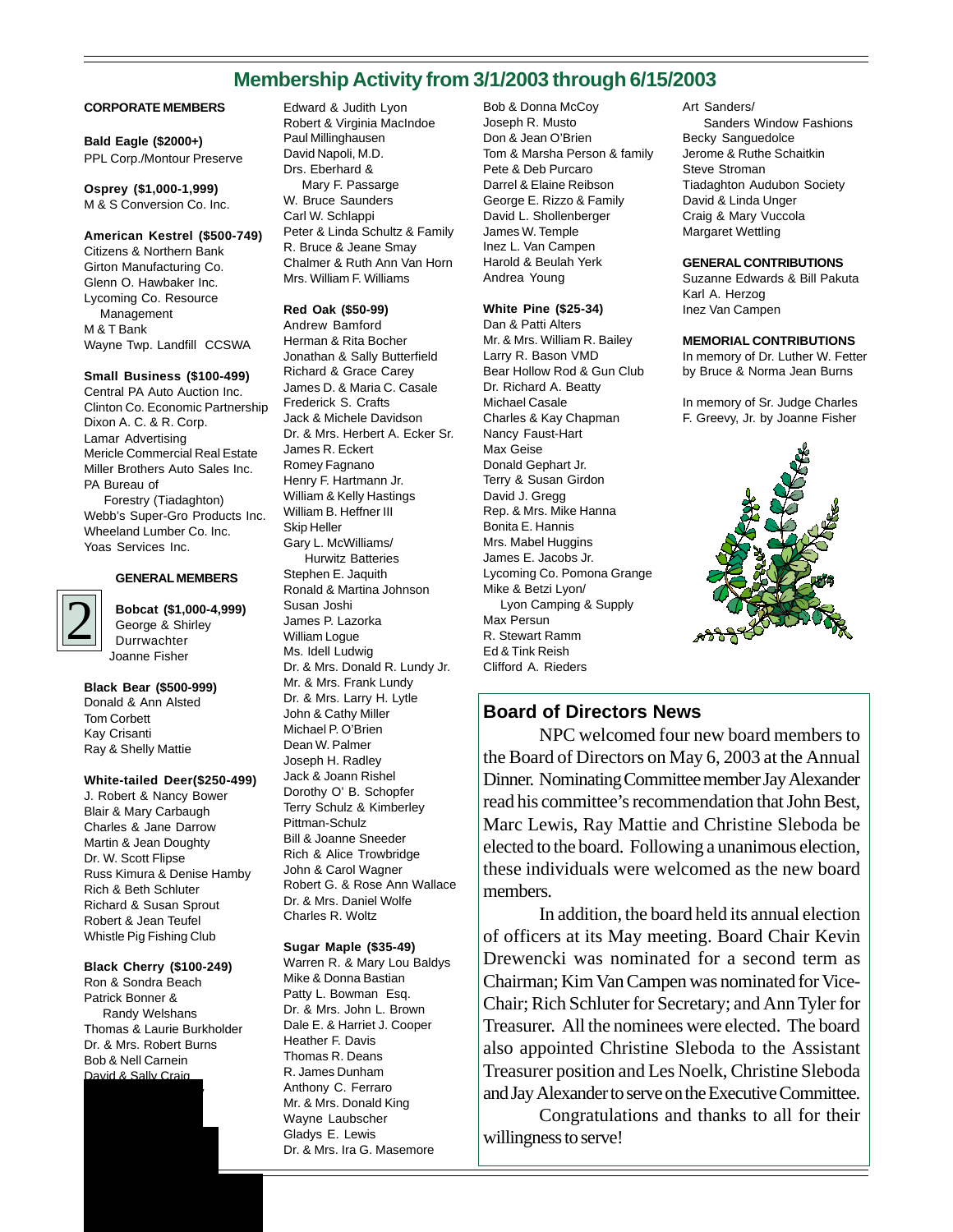# **NPC Intern Graduates**

 For the last two years, NPC has enjoyed the presence of Carrie Monroe, a bright, energetic student from Lycoming College. Carrie has served in many capacities although her primary duties have been in helping with the River Conservation Plan. Carrie was always willing to help out wherever needed; she provided kicknet demonstrations to members and the public at NPC events, drove golf carts at the golf tournament, put together displays for events, and even organized volunteers from her sorority to help out at NPC's Earthday Celebration at Franco's.

Carrie graduated in May and plans to continue her education in graduate school this fall. We will miss Carrie's sense of humor and willingness to chip in to further NPC's mission. All of us wish Carrie the best!

# **Annual Celebrity Waiter Night at Peter Herdic House a Success**

NPC's Celebrity Waiter Night was held again this year at the Peter Herdic House on March 14. Many members and friends came out to enjoy an evening of fun, and support conservation.

New this year was a silent auction which featured two dining packages. The first package was a dining package for eight served on the Herdic House patio (donated by Gloria and Marcia Miele). The second package was dinner for eight cooked in the winner's home by Chef Richard Hoschar, Executive Chef for the Susquehanna Health System.

NPC extends special thanks to many people who made the evening a success. First, we thank Gloria and Marcia Miele and their staff for making us welcome at the Peter Herdic House and opening their facility to our event.

A big thank you also to Chef Richard Hoschar for donating his time and talent to benefit NPC's mission and to Gloria and Marcia Miele for their silent auction donation. Thanks to those who bid on the items!

Thanks to the generosity of our raffle donors, as well. Ed Williams donated a gorgeous set of Rhodolite Garnet earrings, and the Clinton County Solid Waste Authority donated a patriotic Woolrich blanket.

Finally, we thank our celebrity waiters! Thanks go out to: Jack Kramer - Celebrity Maitre'd, Gail Bair, John Best, Representative Steve Cappelli, Gary Hutchinson, Dr. William and Sarmite Judson, Rick Mason, Mark Shuman, Terry Wild, and Mary Wolf.

# **Final Hike of the Year to Feature Vistas in Clinton County**

Our hikes this year have been well-attended and very much enjoyed. If you have not yet made it to a hike, please plan to attend the final hike of the year on Saturday, September 13 which will feature the West Branch Wilderness and Hyner Run View.

As always, our hikes are free and open to the public. Participants will be asked to sign a waiver the day of the event, and those under the age of 18 will need a waiver signed by a parent or guardian.

We recommend that participants wear sturdy hiking shoes and appropriate hiking attire. You will need to bring water, a snack, as well as sunscreen, sunglasses/ hat, and binoculars. For hike meeting time and location contact NPC at 570-323-6222.

#### *CONSERVATION continued on page 4.*

boilers generated 170 horsepower to propel the blast 24 hours a day. Only repairs shut down the furnace,

which was producing 50 tons of pig iron per week. This furnace was thought to be the first successful hot-blast in North America. High-grade iron ore was transported from Montour Ridge in Columbia County due to poor quality local ore. Coal from the

area, the first fire brick factory in Pennsylvania at Farrandsville, and limestone from Nittany Valley supplied the furnace.

Production of pig iron slowed in the 1870's. This iron furnace was deeded to the local historical society in 1951. It is the lone visual reminder of Farrandsville's industrialized history of producing pig iron, fire brick, nails, lumber, railroad cars, and coal mining. Its wooden Methodist Church was built in 1897. CCC Camp S-120 existed just north of town from 1933 to 1941. Part of a fireplace reveals its location. The canal along this branch of the Susquehanna River ended at Farrandsville.

Queen Maria Christina of Spain had her agents, John and Christopher Fallon, build the Fallon Hotel in Lock Haven with money from the sale of Florida to the United States. A mansion was built for the queen near Farrandsville, a mile west of Lick Run. However she never had to seek refuge in the United States and the mansion was burned and or demolished fifty years later.

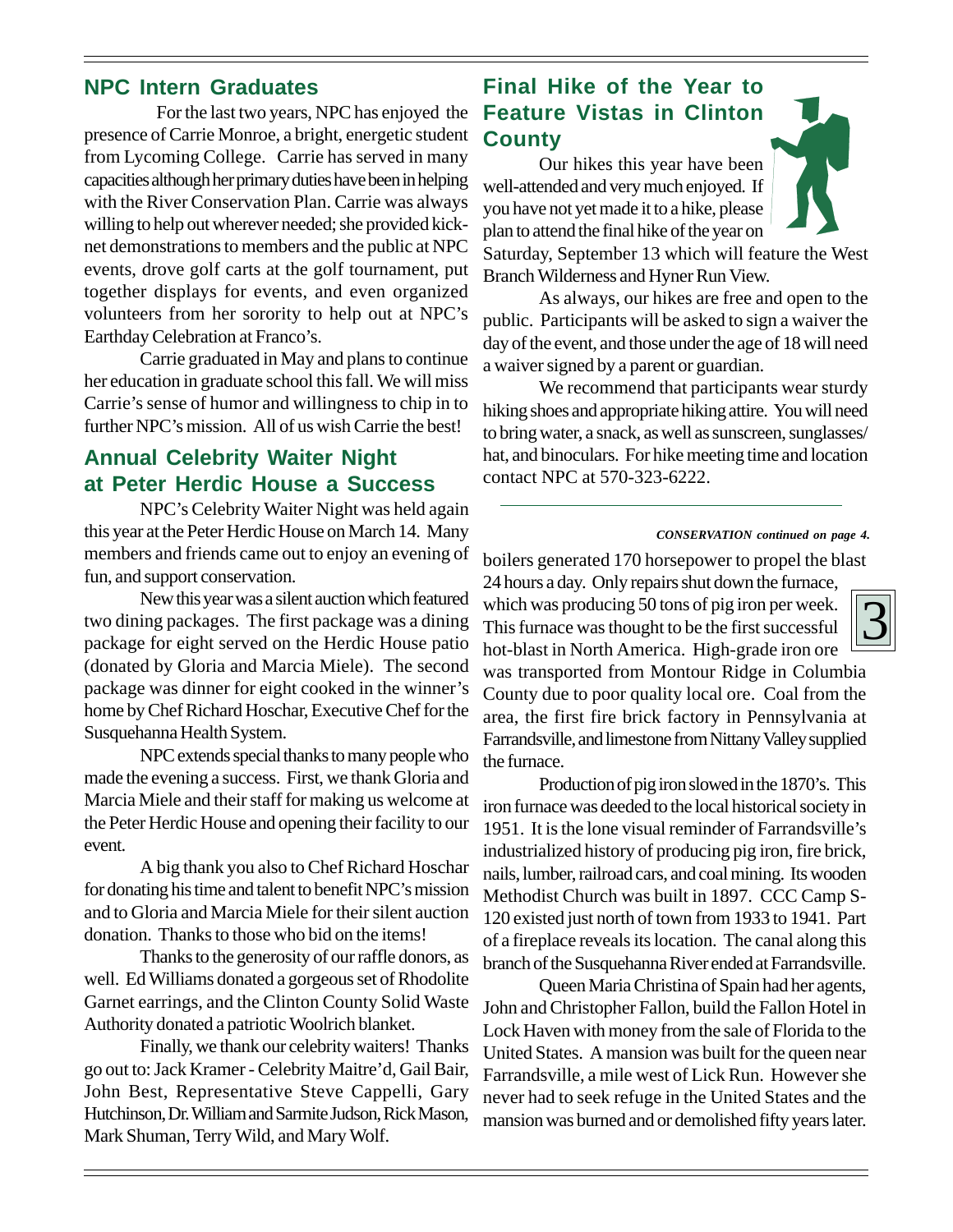#### *DRAFT RIVER continued from page 1.*

engage as many people and interest groups as possible through a variety of techniques.

The Northcentral Pennsylvania Conservancy (NPC) is the lead partner in the process. NPC has been organizing and coordinating meetings, maintaining mailing information for those individuals or groups who have participated or expressed interest in the plan, and working on a daily basis to keep the project process moving forward.

### *Who will implement the projects outlined in the plan?*

Suggested projects or ideas listed in the Lower West Branch Susquehanna River Conservation Plan can be implemented by a variety of organizations. Municipalities, service clubs, special interest groups, or community groups can work to take an idea and put it into action.

A river conservation plan is an effort to encourage voluntary stewardship and participation. Projects will be implemented where there is a willing property owner. The plan cannot mandate a landowner to do something.

### *Will this restrict the way I use the river?*

4

 A river conservation plan is a planning document. It is not legislative, nor is it regulatory. It is a plan, just like a municipal or county comprehensive plan, or an organizational strategic plan. Once completed, the plan does not impose or require restrictions on how the resource is used.

If a local municipality or regulatory agency, such as the Pennsylvania Fish and Boat Commission, feels that a restriction is necessary, or an existing restriction needs to be enforced, that is the municipality or agency's decision. The municipality or regulatory agency would go through its normal process of preparing and implementing that restriction.

### *Who decided what ideas or suggestions would be in the plan?*

Public participation has been a key to this process. The steering committee has worked to make as many people aware of the process as possible using the resources available. Local media outlets, such as the newspaper and radio stations, have carried information. Additionally direct mail has been used to send over one thousand individuals and groups information about the plan and the process. At community events NPC has attended, flyers and other information have been available.

This public information gathering process is the basis for the ideas and suggestions found in the plan.

The steering committee used facilitated group discussions, questionnaires, and interviews to gather suggestions and ideas from the public. This process allowed for a wide range of input and suggestions from many sources.

The Steering Committee than reviewed the information and ideas gathered. Ideas were grouped together under headings and further organized. The end result was a Management Options Table, found in the draft plan, which includes several hundred ideas. This table outlines all the ideas.

The public participation process is ongoing and will continue throughout the Steering Committee's work to develop the plan.

*What is NPC's role in implementation?* NPC is one of many groups involved in developing the Lower West Branch Susquehanna River Conservation Plan. There may be certain projects NPC will support and work to achieve, but NPC does not have the interest or the resources to work on all the projects suggested in the plan. NPC will choose projects listed in the plan based on whether those projects are a good fit with our mission and organizational values.

The plan has been developed as a broad-based community plan, and it will take broad-based community support to implement ideas in the plan.

NPC will work to hold a yearly meeting where individuals and groups interested in the implementation process can learn more about what is going on, and gather information on projects or interests similar to their own. These meetings will be held in an effort to facilitate open communication and networking between groups and individuals interested in the river.

#### *Why develop this plan?*

The project partners working on the plan recognized the need to be proactive in developing a river conservation plan, so that it reflects the values of our communities. The plan is meant to be a communitybased vision of what people want to see happen to the river. The plan will give local communities a voice in what the future of the river can look like.

Completion of the project will also open up opportunities for communities along the study corridor. Local groups will become eligible to apply for state grants of up to 50% of the cost of projects listed in the plan. These projects include things like parks, flood mitigation and educational programs.

> *Where can I read the plan?* Those interested in learning more about the plan *DRAFT RIVER continued on page 5.*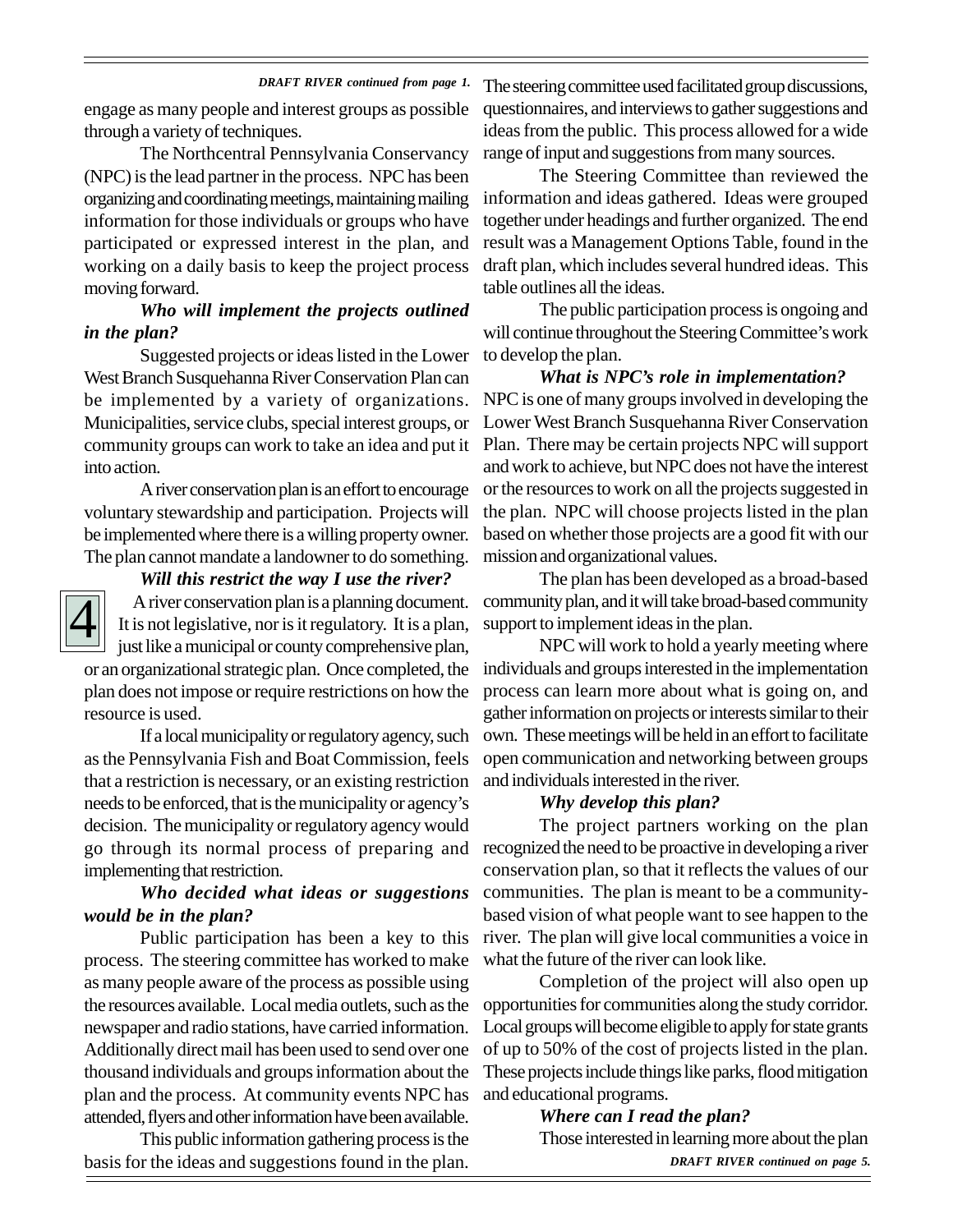# **Spring Canoe Outing Adventure**

Saturday, May 17 was a slightly overcast day, yet the spirits of the participants of our Spring Canoe Outing were unclouded. Allan, Betsy and Jeremy Quant, operators of Canoe Susquehanna, talked to the group about water safety and gave a brief lesson on paddling the 26-foot long canoes. Then it was time to float down the Susquehanna River from Montoursville to Muncy. After the trip, participants reported that everyone had a great time, seeing wildlife and historical sites along the way.

For those of you who wanted to participate in this year's trip but could not, take heart! We have already started to plan at least one more trip next year.

# **Calling All Amateur Photographers!**

We want your best nature photos depicting natural scenes found in Pennsylvania! On Sunday, October 12, NPC will sponsor a photography contest at Little Pine State Park's Annual Fall Field Days. If you don't have the perfect photo yet, keep looking for shots in the following categories: Pennsylvania Mammals, Pennsylvania Birds, Scenic Pennsylvania, Pennsylvania Flora, Aquatic/ Reptiles native to Pennsylvania, and Open (images depicting the State's natural resources and settings not defined in another category). The contest is open to amateur photographers only. Amateur is defined as one who derives less than twenty percent of their livelihood from selling personally produced photographic images.

This contest recognizes two levels of expertise: Amateur (A) and Advanced Amateur (AA). Level placement will be determined by the entrant on the honor system. Awards will be made in the following categories: Grand Prize – Best of Show, Best of Category/Class Awards and People's Choice.

The contest rules are as follows: 1. Photographs must be single, unmanipulated images produced by the entrant; 2. No photographs depicting mounted wildlife specimens, cultivated flora, or domestic animals; 3. Limit of two entries per category per entrant; 4. Prints only – B&W and Color judged together; 5. Photographs placing  $1<sup>st</sup>$ ,  $2<sup>nd</sup>$ , or  $3<sup>rd</sup>$  in previous Fall Field Day contests are not eligible; 6. Restriction on overall size of entry is 16"x20"; 7. Any identification of the entrant on the face of the entry must be covered prior to submission.

Contact NPC for more information or to obtain an entry form.



*NPC members and friends took part in a morning float down the Susquehanna River in May.*

### *NEW HOME continued from page 1.*

(thanks also to Charlie Schwarz!). In addition, special thanks to Mike and Camille Salvatori at MAS for donating printed postcards to NPC to announce our address change to our members and friends!

Please note that our new mailing address is: PO Box 2083, Williamsport PA 17703. Our telephone number is the same: 570-323-6222.

can access both an Executive Summary and the full plan on the NPC website at www.npcweb.org. Copies *DRAFT RIVER continued from page 4.*



### *Clinton County*

Clinton County Planning Office Ross Library *Lycoming County* Lycoming County Planning Office Montgomery Area Public Library Muncy Public Library W.B. Konkle Memorial Library James V. Brown Library Jersey Shore Public Library *Northumberland County* Northumberland County Planning Office Priestley-Forsyth Memorial Library Milton Public Library Montgomery House Warrior Run Area Public Library *Union County* Union County Planning Office The Public Library for Union County

are also available in the following locations: